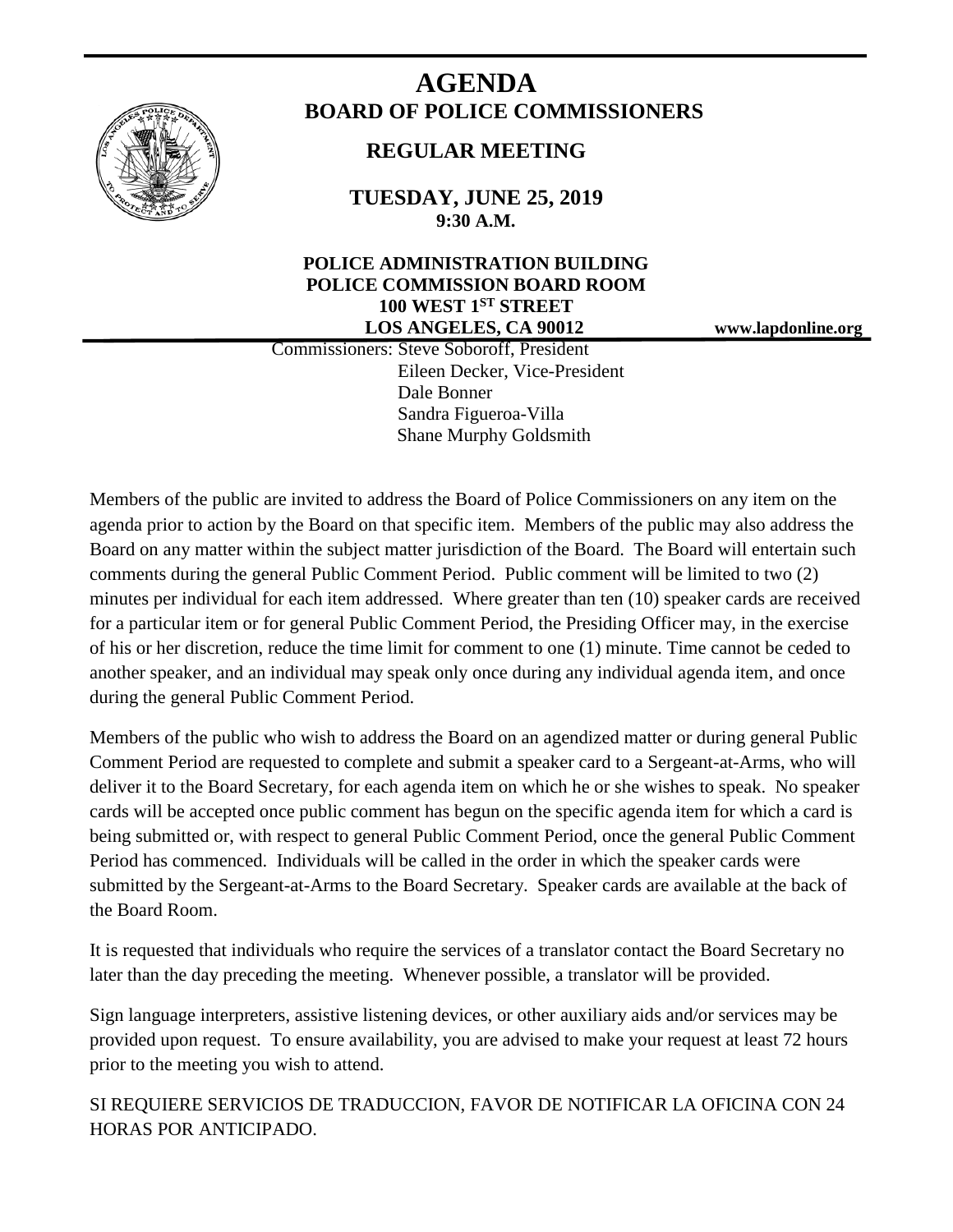#### **1. CONSENT AGENDA ITEMS**

A. DEPARTMENT'S REPORT, dated June 18, 2019, relative to the Personal Expense Statement of Chief of Police Michel R. Moore, in the amount of \$2,393.31, for expenses incurred on May 27, 2019, through May 31, 2019, while attending the 2019 Major Chiefs Association (MCCA), Federal Bureau of Investigation (FBI) National Executive Institute Associates (NEIA) and the Police Executive Research Forum (PERF) Joint Meeting in Miami Beach, Florida, as set forth. [\[BPC #19-0168\]](http://www.lapdpolicecom.lacity.org/062519/BPC_19-0168.pdf)

Recommendation(s) for Board action:

APPROVE the Department's report.

#### **2. REGULAR AGENDA ITEMS**

A. EXECUTIVE DIRECTOR's REPORT, dated June 19, 2019, relative to Fiscal Year 2019-20 – Proposed Adjustments to Fees for Special Services Established by the Board of Police Commissioners, as set forth. [\[BPC #19-0171\]](http://www.lapdpolicecom.lacity.org/062519/BPC_19-0171.pdf)

Recommendation(s) for Board action:

APPROVE the Executive Director's report and TRANSMIT to the City Administrative Officer for information purposes only.

B. DEPARTMENT'S REPORT, dated June 13, 2019, relative to the Administrative Review and Adjudication of a Vehicle Pursuit–Revised; Post-Pursuit Discipline– Revised; Vehicle Pursuit Report, Form 01.14.00–Revised; Vehicle Pursuit Procedures-Revised; Vehicle Pursuit Report Instructions, Form 01.14.01–Activated; and; Pursuit Findings Internal Process Receipt, Form 01.14.03–Activated, as set forth.

[\[BPC #19-0170\]](http://www.lapdpolicecom.lacity.org/062519/BPC_19-0170.pdf)

Recommendation(s) for Board action:

APPROVE the Department's report.

C. DEPARTMENT'S REPORT, dated June 19, 2019, relative to the Grant Application and Award for FY 18-19 Innovations Grant Program from the California Commission on Peace Officer Standards and Training, as set forth. **[\[BPC #19-0169\]](http://www.lapdpolicecom.lacity.org/062519/BPC_19-0169.pdf)** 

Recommendation(s) for Board action:

APPROVE the Department's report and TRANSMIT concurrently to the Mayor and City Council.

D. DEPARTMENT'S REPORT, dated June 20, 2019, relative to the Revolving Training Fund Budget for Fiscal Year 2019-2020, as set forth. **[\[BPC #19-0172\]](http://www.lapdpolicecom.lacity.org/062519/BPC_19-0172.pdf)** 

Recommendation(s) for Board action:

 APPROVE the Department's report and TRANSMIT concurrently to the Mayor and City Council.